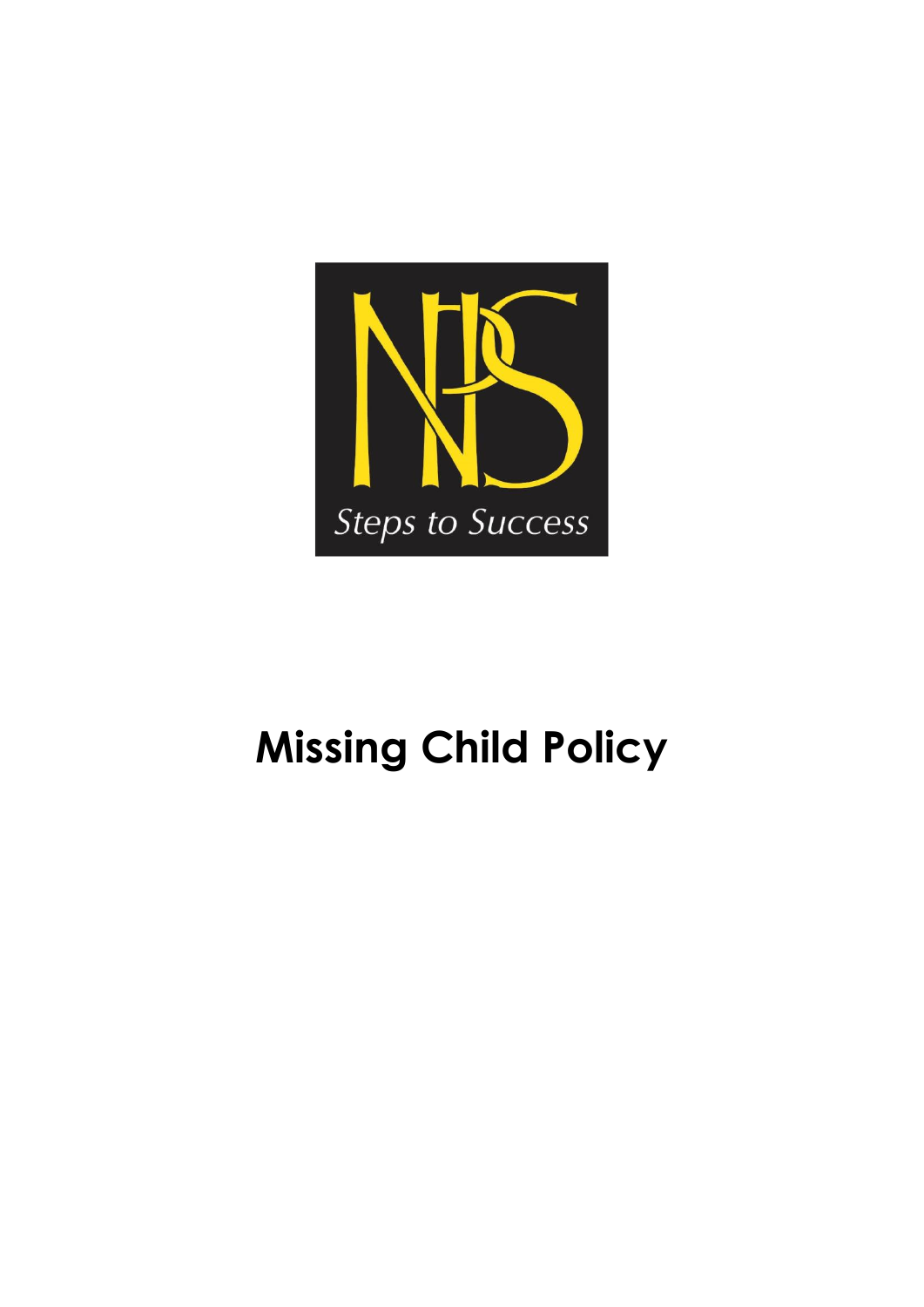Newcastle Preparatory School (NPS) takes its role of 'In Loco Parentis' very seriously and as such will always make every possible and foreseeable effort to ensure the safeguarding of every child in our care. It is also our responsibility to plan for when things go wrong, and this policy covers the actions that will be taken should any pupil go missing during the school day.

The Head Teacher will take charge of any such events in the first instance. If the Head Teacher is absent the Deputy Head Teacher will deputise.

## **OVERVIEW**

Children are never allowed to leave the premises alone during school time. Due to the split-site nature of NPS, children are required to walk to the sports hall for PE and some other activities. The procedure for this movement is as follows:

- 1. Children will be lined up in their usual classroom in pairs and counted.
- 2. One teacher will lead the column, with one following behind as they move to the exit door.
- 3. Children will pause on the path outside before moving into the street and will be counted again.
- 4. The column of pairs (holding hands), with one teacher in front and one at the rear, will make its way to the sports hall.
- 5. At the crossing point opposite the end of Lambton Street's northernmost footpath, the lead teacher or helper will check the road is clear, and will then stand in the middle of the road as the column crosses the road.
- 6. Children will wait at the gate of the sports hall for the gate to be opened, and will move inside the grounds before one final count is taken.
- 7. At the end of activities, break times or PE, children will be counted and then the safe movement in point (5) will be adhered to.
- 8. Buses for transport to a trip / swimming will, wherever possible, park immediately outside the school. Points 1-4 (above) will be followed, with children moving into the bus before being counted.

# **SECURITY MEASURES IN PLACE**

- Staff will maintain the correct adult to child ratios.
- Staff maintain the appropriate level of supervision throughout the day and are aware of the location of the children in their care at all times.
- A register is taken each morning and afternoon
- All final exits are monitored by CCTV to monitor people coming and going, and where 'mag-locks' have been fitted, buttons to gain exit are beyond the reach of the younger children to promote security.
- There is a push-bar fire exit out from the main hall which, it is possible may be unobserved. CCTV is present to record any usage of this door and children would not usually be in there unsupervised, and certainly not the younger children.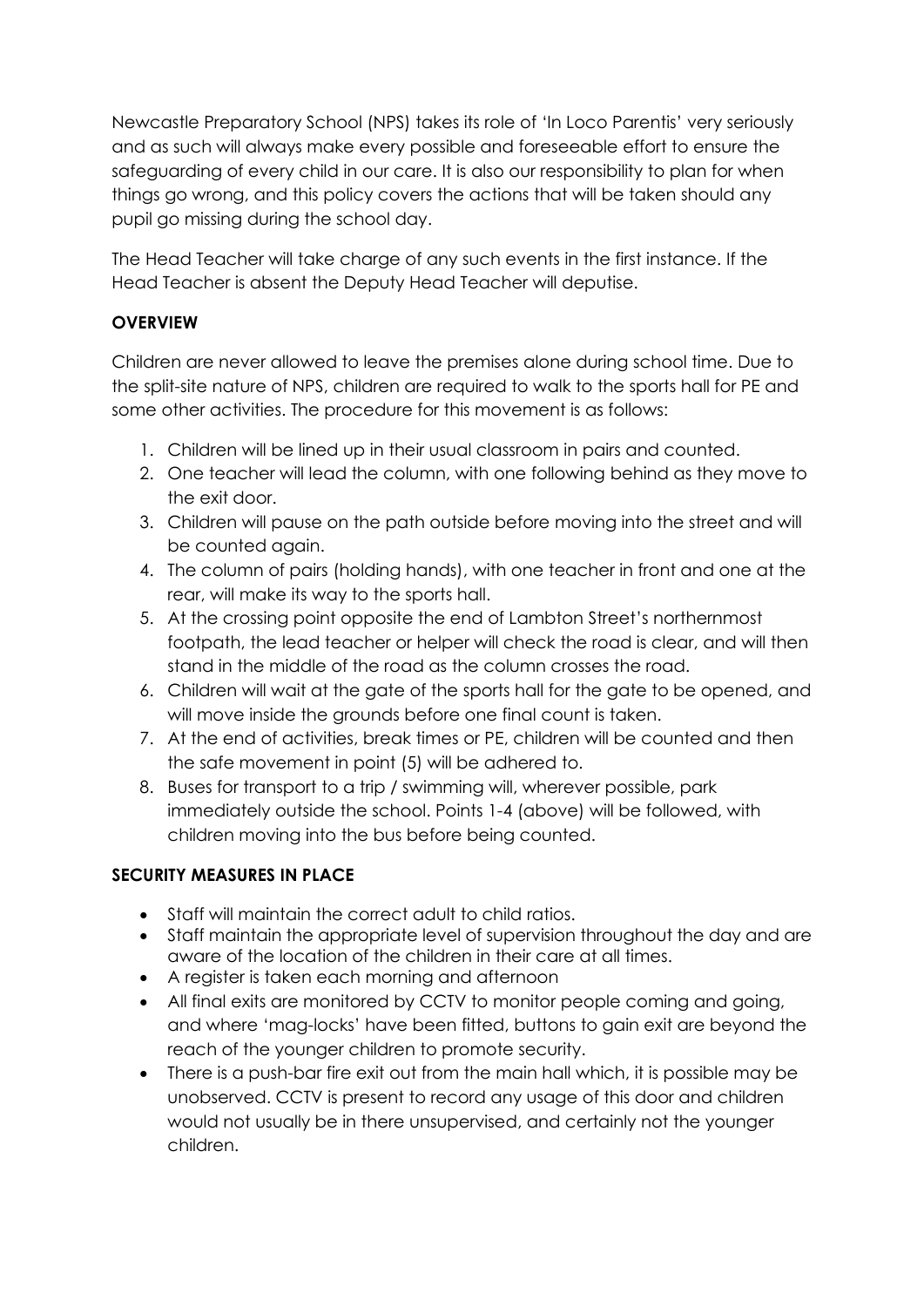• The gate from the yard has a key-pad system to allow entrance to- as well as exit from the yard, to ensure security. The code is changed regularly

Nevertheless it is possible, however unlikely, that a child may leave the premises without the knowledge or permission of the form teacher or Headteacher. This policy is put in place to ensure that every action possible is taken to ensure the quick and safe return of that child to school.

#### **OBJECTIVES**

- 1. To locate any missing child quickly.
- 2. To ensure that children who leave school during the school day only do so with the form teacher's permission and that they are accompanied by supervising adults.
- 3. To ensure that the building, grounds and play areas are secure during school hours.
- 4. To ensure that teachers and staff keep children under proper supervision at all times, and especially when off-site.
- 5. To ensure that if a child goes missing during the school day, that he / she is located quickly and returned safely to the school.

## **STRATEGIES**

- 1. If a child cannot be found by their supervising adult, the Headteacher must be notified immediately and told when and where the child was last seen. Time is of the essence and prompt actions must be taken by all.
- 2. The remaining children will stay in the care of suitable staff. All other available staff will conduct a thorough search of the school, including classrooms, playground, storage areas and toilets.
- 3. If the child is not found within a short period of time, the police will be called by the Head Teacher.
- 4. Members of staff not supervising children will be sent to search the immediate vicinity of the school, with particular attention given to the area towards the sports hall.
- 5. If a child goes missing during an outing or school visit, the teacher in charge must ensure that the remaining children are safely cared for by the other staff and adults. An urgent but thorough search should be made of the immediate vicinity and if the child is not found quickly the police must be called and the Headteacher notified. If in an enclosed space the appropriate staff in that environment may be informed before calling the police, for instance to give a message over a public-address system.
- 6. As soon as possible, the parents or guardians will be notified that their child is missing.
- 7. If a member of staff finds the child the Head Teacher must be told at once. Parents, police and any other authorities involved will be notified.